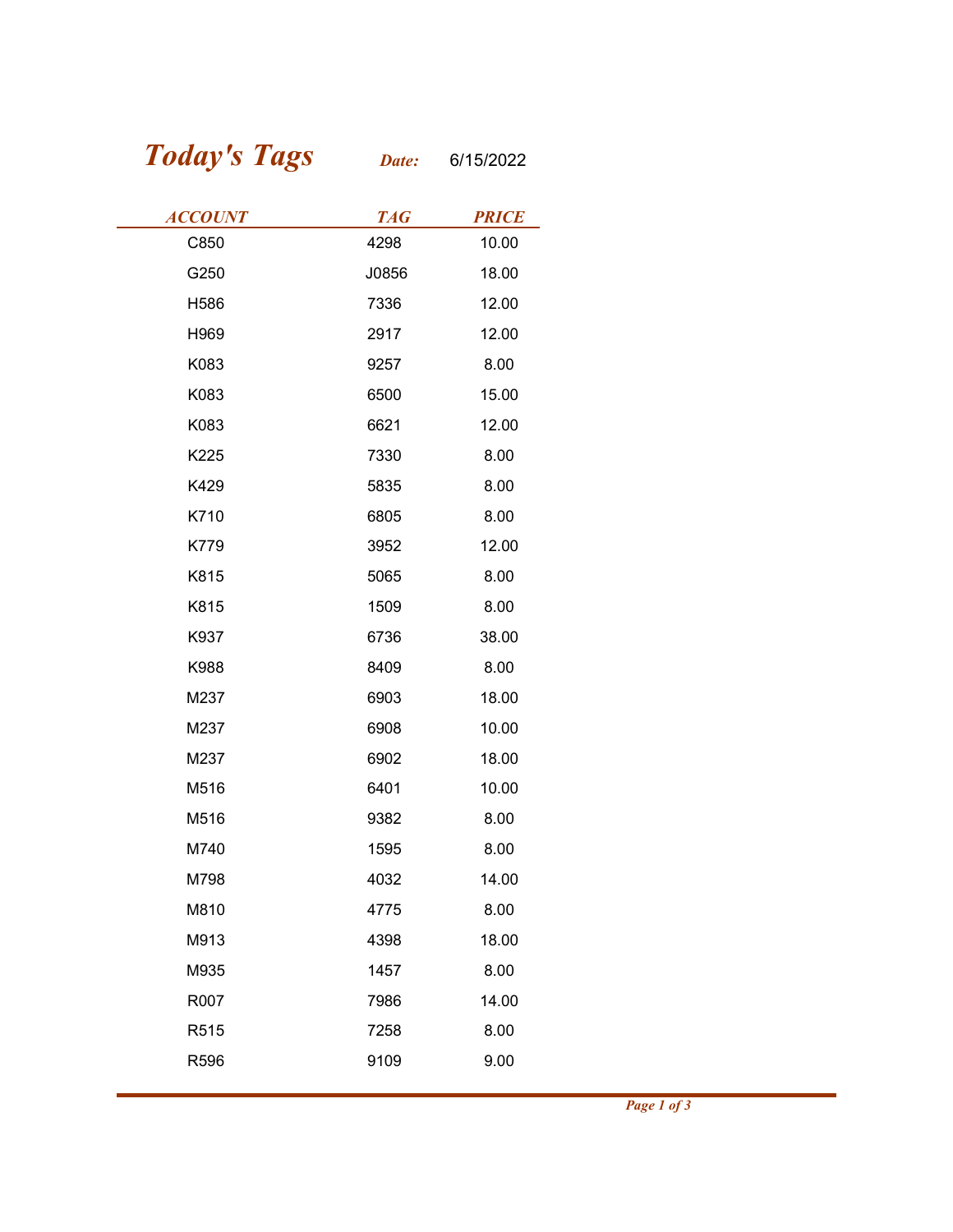| <b>ACCOUNT</b> | <b>TAG</b>   | <b>PRICE</b> |
|----------------|--------------|--------------|
| R792           | 6256         | 18.00        |
| R792           | 4445         | 12.00        |
| R792           | 8908         | 8.00         |
| R792           | 8920         | 20.00        |
| R792           | 8911         | 30.00        |
| R792           | 8913         | 30.00        |
| R792           | 4412         | 12.00        |
| R792           | 9032         | 8.00         |
| R829           | 6104         | 8.00         |
| R950           | 5113         | 5.00         |
| R956           | 3999         | 12.00        |
| T108           | 6720         | 12.00        |
| T162           | 9916         | 24.00        |
| T311           | 8353<br>8368 | 75.00        |
| T311           |              | 20.00        |
| T317<br>T317   | 4297<br>7297 | 8.00         |
| T460           | 5481         | 8.00<br>8.00 |
| T485           | 6308         | 8.00         |
| T543           | 5132         | 10.00        |
| T543           | 5131         | 10.00        |
| T550           | 9229         | 8.00         |
| T583           | 6708         | 20.00        |
| T621           | 7321         | 10.00        |
| T621           | 7323         | 8.00         |
| T675           | 4139         | 10.00        |
| T675           | 5121         | 8.00         |
| T675           | 4140         | 10.00        |
| T679           | 9199         | 18.00        |
|                | 9198         | 20.00        |